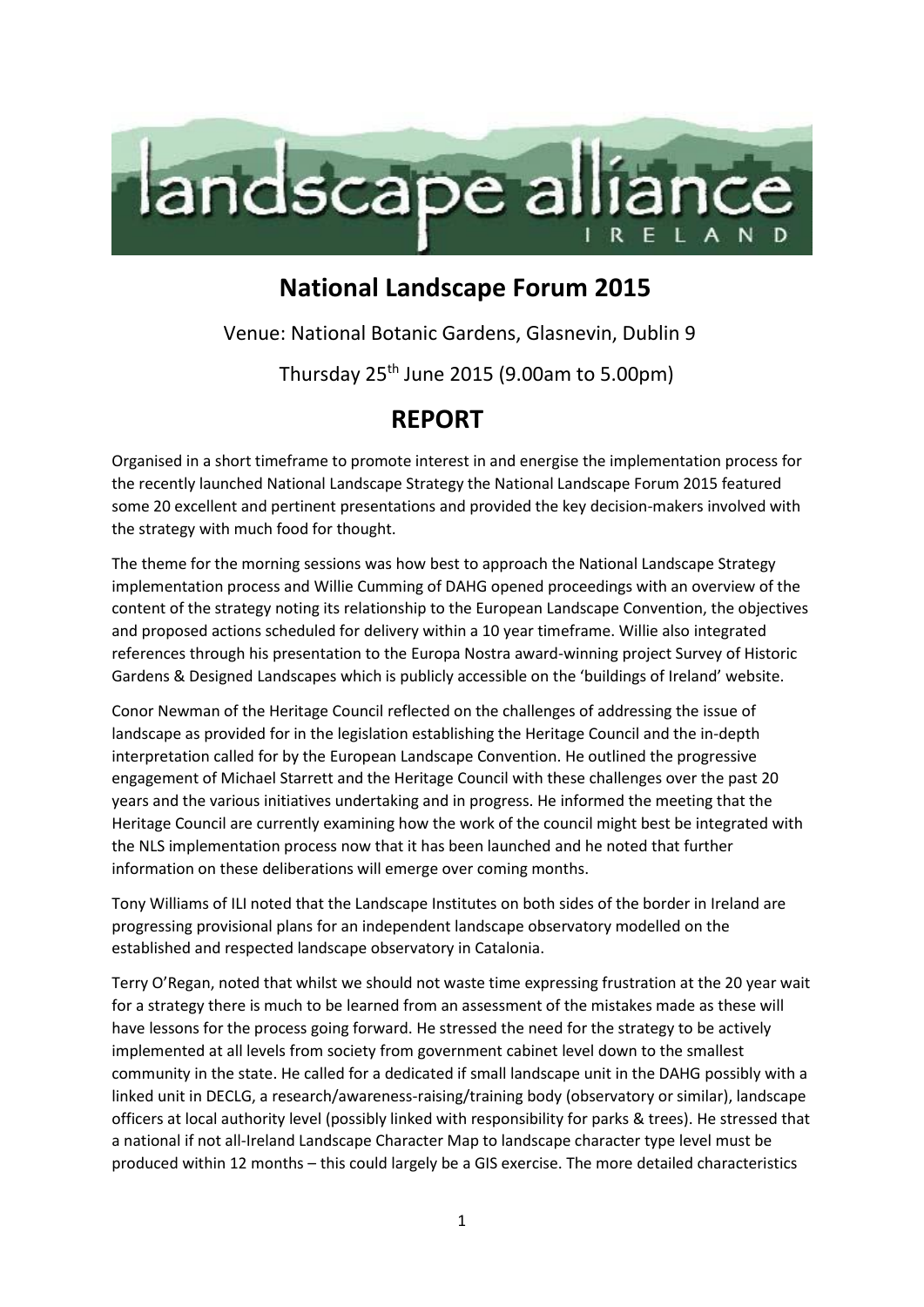are best dealt with at local authority level based on the concept of identified landscapes of greater significance – be it because of higher natural/cultural heritage or other sensitivity or higher degradation, noting that the landscape circle approach had proved effective in this regard in his work in Kosovo. A national landscape action plan with landscape objectives and guidelines must be prepared to be followed by similar plans at local authority level. There should be an annual state of our landscape report to monitor and report on progress in implementing the national landscape strategy. He noted that whilst Landscape Alliance Ireland is unlikely to have the resources in the future to continue the national landscape forum in to the future, there is patently a need for such an open forum and a more structured alliance might usefully consider expanding the forum into an annual workshop style event (National Landscape Summer School?) ideally moving to a different venue on the island each year. Finally the openings created by the forum for collaboration with colleagues in Northern Ireland, England, Wales and Scotland should be followed up and a joint working group established as soon as possible.

*It was evident from the foregoing presentations that there is a need to stand back and reflect on how best to ensure that a strategic 'joined-up' framework is put in place within six months and that the appropriate level of resources are made available to achieve a greater degree of progress than that suggested by the 'totally lacking in urgency' 10 year timeframe proposed in the strategy document.*

*Whilst it was acknowledged that there was little point in fighting over past time-wasting and delays with regard to landscape policy and strategy it was essential that we ask questions about the 'whys and wherefores' behind the failure of good governance represented by the lack of commitment and action over the past 20 years.* 

The morning sessions continued with Brendan O'Sullivan of the MPlan course in UCC, who reflected on how landscape is challenged on the one hand by the Irish love of one-off houses in the rural landscape and is safeguarded in varying degrees by the planning process. But in a philosophic thought-stream he suggested that there is a need for a much more in-depth approach to landscape management and that the NLS could possibly facilitate same if it is implemented effectively.

Brendan was followed by Linda Maher of the UCD Earth Institute who gave an overview of the different studies in progress on landscape in UCD and specifically her own work-in-progress study on understanding and assessing the landscape setting of historical and landscape sites linking with Willie Cumming's presentation earlier that morning and Christopher Gallagher's presentation in the afternoon. Linda's preliminary conclusion is that the value of many historical properties lie not just in the building/collection of buildings, but rather they derive their unique character from their relation with the wider landscape. To effectively protect and manage these sensitive landscapes requires an interdisciplinary and holistic approach and the challenge will be to balance the management and protection of the landscape with the local community's need for development and change so as to ensure the continuation of a living cultural landscape.

Reflecting on the long-standing record of An Taisce in defending both our heritage and environment, Ian Lumley followed Linda's presentation with a wide-ranging overview on the challenges and threats facing our landscape/environment from both local and global forces for change. Ian saw the NLS as providing one potential framework to address some of those challenges.

Helen Lawless of Mountaineering Ireland then took us to the uplands and peaks of our landscape cogently noting that our upland areas (over 300m contour) only occupy 6% of the nation's land area, with only 0.35% over 600m. As they not alone provide the best vantage points to view our wider landscape, but also are among the last remaining remote areas to where stressed citizens might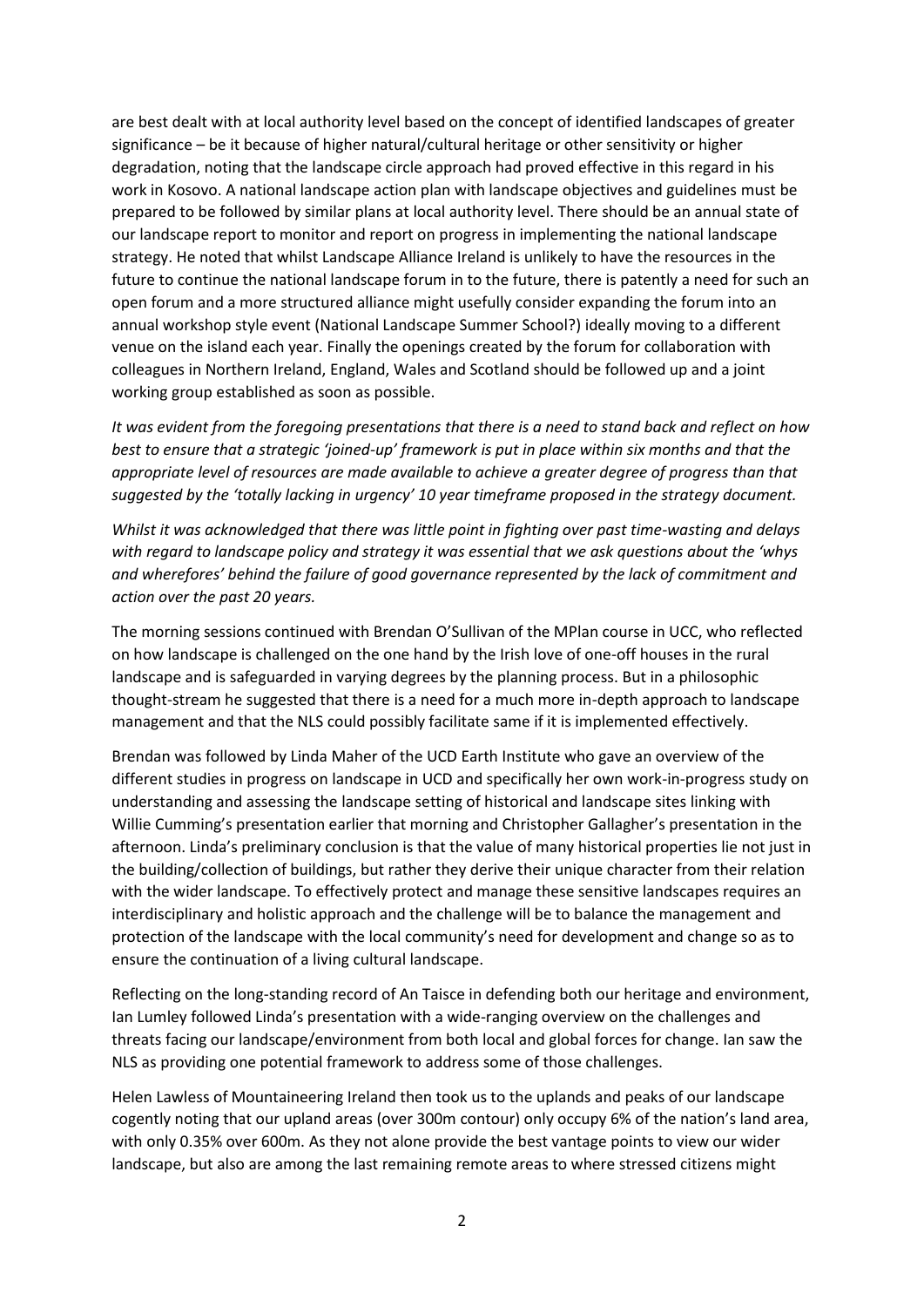escape she advocated that they should have special status within the framework of the NLS implementation process. She noted that the mission of Mountaineering Ireland is to represent and support the walkers and climbers of Ireland and to be a voice for the sustainable use of Ireland's mountains, hills, coastline, crags and forests.

Tony Carey of Crann- Trees for Ireland then posed the question "Could Ireland benefit from a coordinated planting programme of selected tree species such that in 10-20 years the autumn colours along our roads and streets would begin to resemble those of New England?" Crann whose mission is to enhance the environment of Ireland through planting, promoting, protecting and increasing awareness about trees and woodlands envisage a north/South Study Group being formed to carry out a feasibility study on the proposal. Tony considered that such a proposal might also fall within the framework of the implementation of the NLS.

Aidan ffrench, Landscape Architect closed the morning sessions by taking us by the hand towards 'A Landscape of Place' as distinct from the treasured iconic scenic landscapes of tourist brochures. To ordinary places with the potential to become equally iconic and treasured if 'designed' for deeper human purpose and need, reminding us in the wise words of the late John O'Donoghue that "When you bring your body out into the landscape, you're bringing it to where it belongs!" Aidan argued that a well-planned and managed landscape is an expression of faith in the future – a pact between generations. He concluded with a telling slide that suggested that we recognise there is more to the soul of our present-day landscape urban and rural than the commodified '**S**pirit **O**f **U**ltimate **L**ifestyle!'

The afternoon sessions opened with an address by Jimmy Deenihan, currently Minister for Diaspora Affairs and up to last year Minister for Arts, Heritage & the Gaeltacht. He outlined his long-standing interest in and commitment to landscape policy and the European Landscape Convention inspired to a great degree by the Kerry landscape and engagement with the work of Landscape Alliance Ireland. He spoke of his work in the DAHG to advance the National Landscape Strategy and the importance of progressing the strategy now that it has been launched.

Mansil Miller, of the Northern Ireland Department of Environment then provided us with an overview of the current landscape 'strategy' position in Northern Ireland. As such they do not have a landscape strategy but they already have quite an integrated approach having completed a landscape character assessment some years ago and are now about to update same – interestingly focusing on landscape character types rather than areas. Significantly they have a Landscape Charter which is open to all to commit to. Mansil also briefly in the time available referred to the Seascape Assessment work already in progress in NI.

*From Mansil's presentation it was glaringly obvious that there is an opportunity for mutual cooperation and collaboration between the Republic and NI and that the sooner we in the south get our act together the greater will be the benefits of such co-operation*.

Maggie Roe of Newcastle University and the Landscape Research Group provided the forum with a detailed and wide-reaching overview of landscape strategies and strategic thinking in England, taking us from the ELC to landscape partnership projects in Durham, Teesdale and Northumberland and on to Green Infrastructure Planning.

She noted that recent strategic activity has included a Landscape Advisory Group established by Natural England in association with partners and concluded her presentation by sharing with us the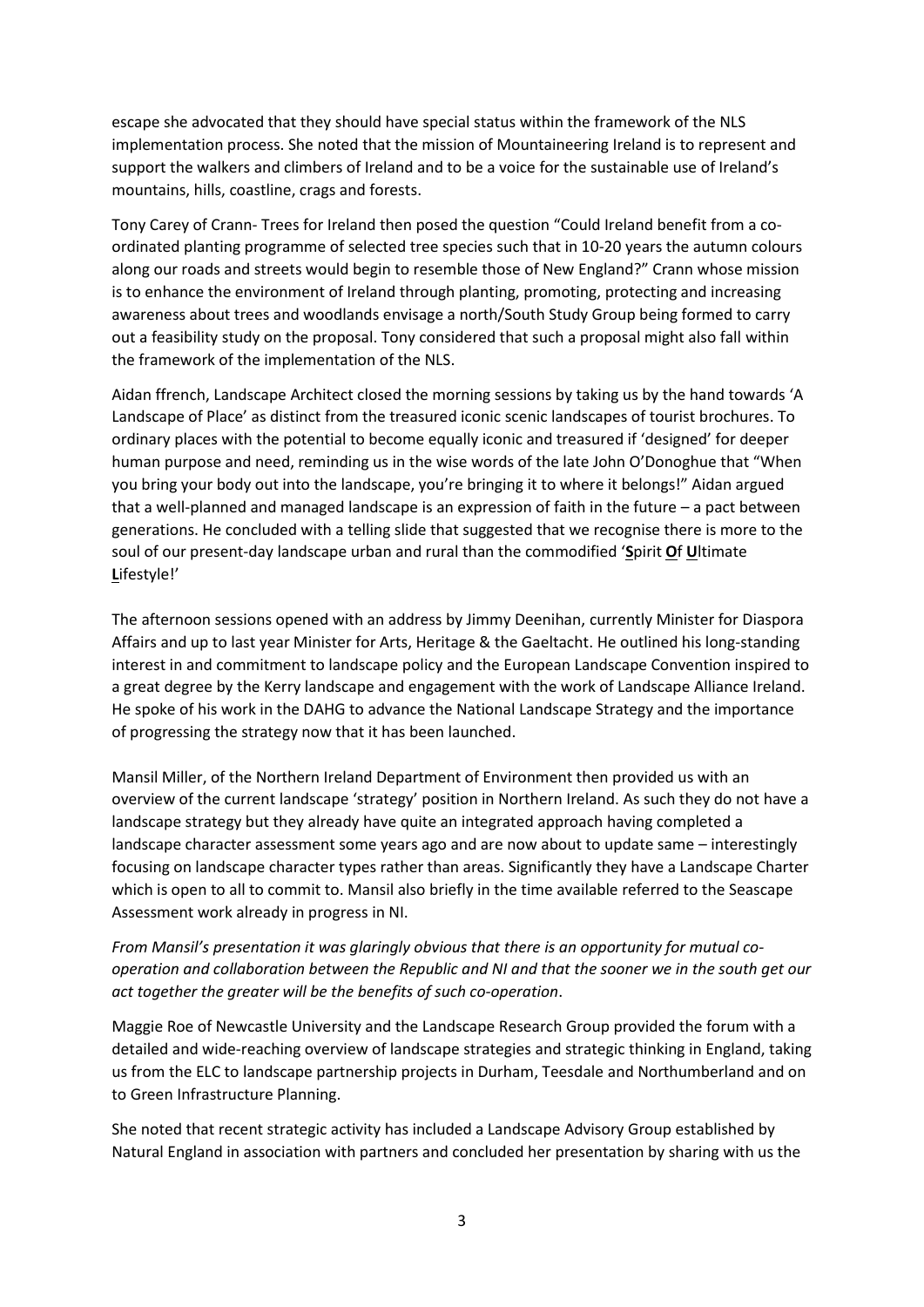themes and questions that emerged from a symposium held earlier this year at Newcastle University under the proactive title "Landscape Forward: Policy, Practice & Research".

Gareth Roberts also of the Landscape Research Group opened (and closed) his presentation landscape strategies in Wales with an evocative poem in Welsh reminding us that there is a landscape of language, just as there is a language of landscape. He then provided the context for the landscape of Wales including the history of the evolution of interest in the Welsh landscape. He outlined recent developments in wales relating to strategies for landscape and concluded with his personal view of what should be done: integrate policy thinking around landscape, promote 'landscape' training and education, make it easier for people to access and enjoy landscape, provide opportunities for people to research and record their landscapes (for example observatories), promote landscape as a nexus for sustainability and establish a National Landscape Forum to champion the European Landscape Convention.

Christopher Gallagher, independent Gardens & Landscape consultant gave us a fascinating overview of the English Heritage 'Register of Parks & Gardens of Special Historic Interest' – begun in 1983/4, but accelerated by the destruction that accompanied the 'Great Storm' of 1987. 1,600 sites were assessed and graded, but there is no statutory protection unlike listed buildings. Similar registers now exist in Wales, Scotland and NI and Christopher was also very involved with the process for the Survey of Historic Gardens & Designed Landscapes in Ireland referred to earlier.

Christopher note that the oversight of the register is currently in a state of flux in England due to reducing resources and the voluntary sector is playing an increasing role in the process.

Completing the shared outside perspective Terry O'Regan outlined a presentation prepared by John Thomson, former Scottish Natural Heritage director on 'Landscape Policy & Practice in a devolved Scotland' – this described the evolution of landscape policy and practice in recent years in Scotland demonstrating clearly the extent by which many landscape issues and challenges are common in varying degrees to both islands. John's presentation usefully concluded with a scorecard of the positives and negatives of the current situation which could as easily been written for Ireland.

In advance of the final presentations a much-needed if far too short open forum session took place, when issues that had not been aired previously were given voice – issues such as concern re the proliferation of wind turbines on land and offshore, concern at the inadequacy of public consultation and engagement processes, lessons to be learned from more in-depth analysis of landscape issue than is provided for in current planning and development processes and so much more besides.

The final session brought us back to the local landscape with Dorothy Smith's presentation on her community arts project in association with Phizzfest (Phibsborough Community Arts Festival) where she invited the local community to take photos of themselves in the context of issues in their locality that they would like to see addressed – effectively 'selfies of people and place' the response provided an overview of many serious issues regarding citizen safety and security in the public realm – an exercise of engaged democracy that also had an added value of people critically assessing their place and their living role within that place – a very effectives landscape awareness raising exercise.

Des Gunning, life-long community activist in a narrative presentation 'Every journey begins with a single step' took the forum on an odyssey through a diverse landscape beginning in the disappearing bogs of middle, the tree needy landscapes of Leitrim and Offaly, out to the exposed limestone landscape of the Aran Islands, back to the elevated realms of Belfield's UCD, to talk of 'Oak Glens' and Landscape policies and forums. The odyssey continued in interlocking circles that returned to landscape strategies and forums in 2015.